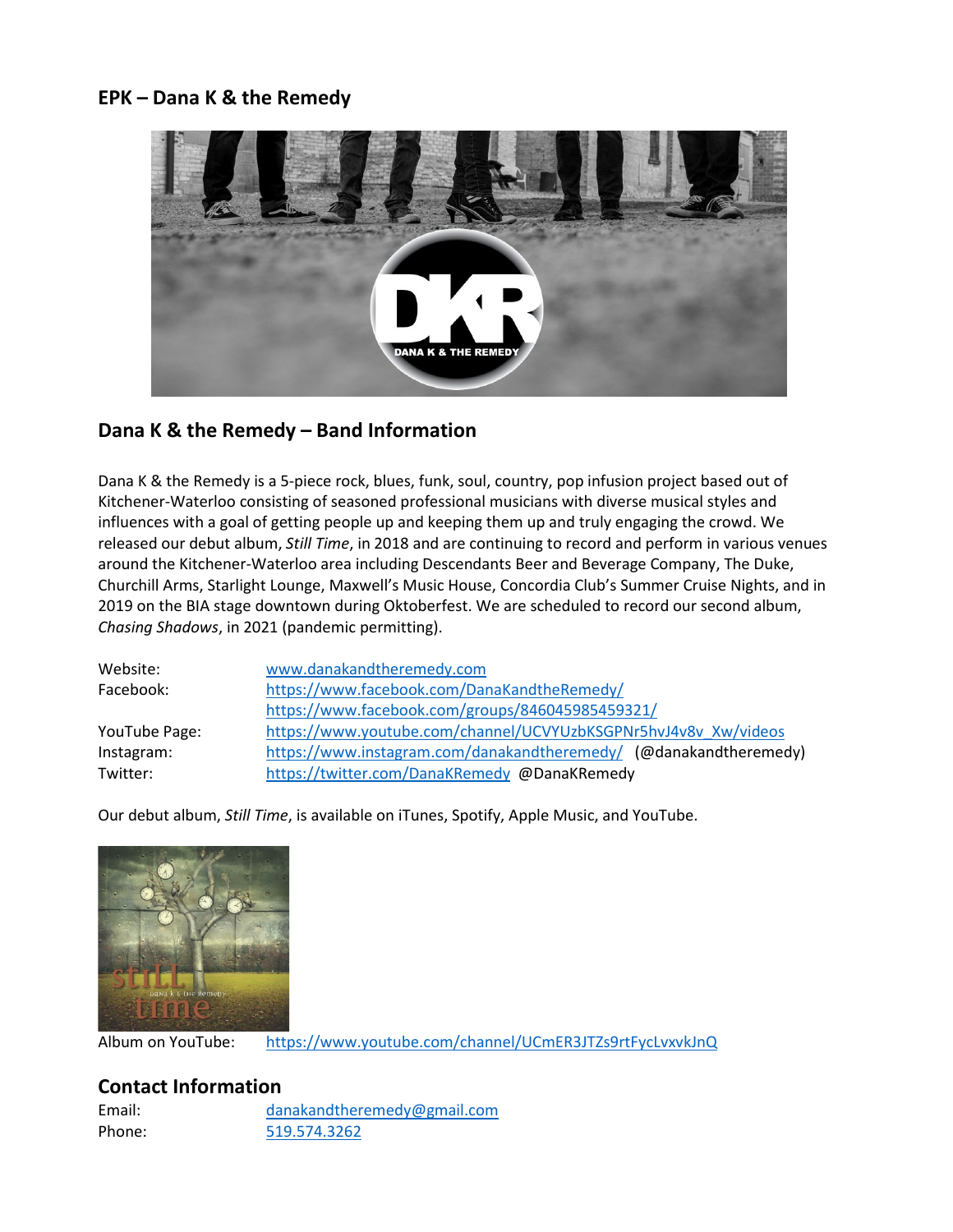## **Dana K & the Remedy – Band Biography**



**Left to Right: James Rupnow (keys/vocals/harmonica), Steve Blenkhorn (drums/percussion), Dana K (vocals), Mark Hammond (bass/vocals), Howard Brown (guitar/vocals)**

**Steve Blenkhorn** is a musician from Kitchener-Waterloo who has been playing drums since he was a kid and since a "kid at heart" in various local bands including Grüveyard, 300 Degrees, Snowblind, Under Suspension and others.

**Howard Brown** is a musician/songwriter (guitar, vocals) from Elmira, Ontario, and he has been playing guitar since he was 17 years old. He has a wide range of musical influences and plays in Elmira-based cover band Grüveyard among other projects.

**Mark Hammond** is a musician/songwriter (guitar, bass, vocals) from Kitchener-Waterloo who has been on the local music scene with various projects including the Ken Dolls, and Mark and Jimmy for over 15 years.

**Dana K** is a musician/songwriter (vocals) from Kitchener-Waterloo who has been singing in various local cover bands (ZED, Jacked, and Covershot) for over 20 years. Dana began singing with blues band Lady D and the Barrelhouse Gents in 2015, which evolved into DKR in 2017. DKR is her first original project since Calliope's Radio in 2008.

**James Rupnow** is a musician/singer/songwriter (keys, harmonica, vocals) from Kitchener-Waterloo who studied Music at Conrad Grebel College/University of Waterloo. He has played piano, organ, harmonica, and keyboard for the Exceptional Gentlemen, Grüveyard, Mark and Jimmy, and other projects for many years.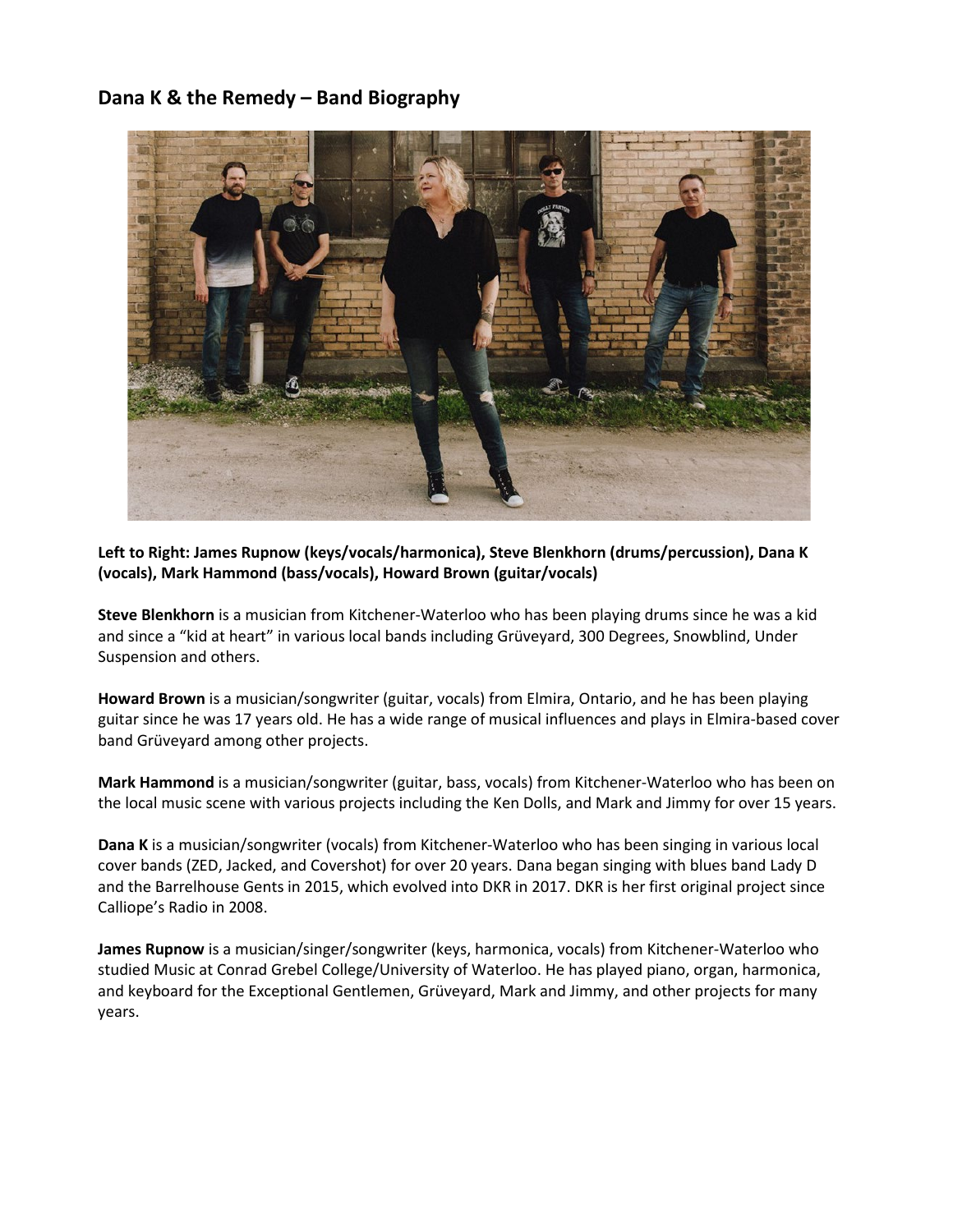## **Dana K & the Remedy – In the News**

CTV News – Rock the Halls for Mental Health [https://kitchener.ctvnews.ca/video?clipId=2105133&binId=1.1147261&playlistPageNum=1&fbclid=IwAR1](https://kitchener.ctvnews.ca/video?clipId=2105133&binId=1.1147261&playlistPageNum=1&fbclid=IwAR1ClRgpsz7AyI8VPwEERVwGPb3N7nIkBW1vZ67oalfwG_zmQHrJZFeWNHs) [ClRgpsz7AyI8VPwEERVwGPb3N7nIkBW1vZ67oalfwG\\_zmQHrJZFeWNHs](https://kitchener.ctvnews.ca/video?clipId=2105133&binId=1.1147261&playlistPageNum=1&fbclid=IwAR1ClRgpsz7AyI8VPwEERVwGPb3N7nIkBW1vZ67oalfwG_zmQHrJZFeWNHs) The K-W Record <https://www.therecord.com/whatson-story/7621932-still-time-for-dana-k-amp-the-remedy/> The Elmira Observer <https://observerxtra.com/2017/10/19/dana-k-remedy-release-debut-album-still-time/>

# **Dana K & the Remedy – Past and Upcoming Performances**

#### **UPCOMING PERFORMANCES**

All events are on hold due to the COVID-19 pandemic. We hope to see you all out rockin' again soon! Until then, please be well and stay safe!

#### **PAST PERFORMANCES**

- December 20, 2020 Music for Mental Health Rock the Halls for Mental Health Online Charity Event – Kitchener, Ontario
- November 20, 2020 Dana K and Howie Brown Acoustic Show, Descendants Beer and Beverage Company, Kitchener, Ontario
- October 30, 2020 Dana K and Howie Brown Acoustic Show, Descendants Beer and Beverage Company, Kitchener, Ontario
- September 13, 2020 Socially Distanced Driveway Event Waterloo, Ontario
- September 12, 2020 Socially Distanced Yard Event Baden, Ontario
- August 14, 2020 Socially Distanced Driveway Birthday Event Kitchener, Ontario
- July 25, 2020 Concert for Terry Online Charity Event Wilmot, Ontario
- June 7, 2020 Socially Distanced Driveway Event Waterloo Ontario
- February 7, 2020 Descendants Beer and Beverage Company, Kitchener, Ontario
- February 29, 2020 Golf's Steakhouse (Private Event), Kitchener, Ontario
- November 30, 2019 The Duke of Wellington Pub, Waterloo, Ontario
- November 22, 2019 Churchill Arms, Kitchener, Ontario
- November 1, 2019 Descendants Beer and Beverage Company, Kitchener, Ontario
- October 11, 2019 Downtown BIA Stage, K-W Oktoberfest, Kitchener, Ontario
- October 4, 2019 Descendants Beer and Beverage Company, Kitchener, Ontario
- $\div$  September 22, 2019 Churchill Arms, Kitchener, Ontario
- July 26, 2019 The Duke of Wellington Pub, Waterloo, Ontario
- June 21, 2019 Concordia Club Cruise Night, Kitchener, Ontario
- April 27, 2019 Opening for Elliott Brood at Maxwell's Music House, Waterloo, Ontario
- March 30, 2019 The Duke of Wellington Pub, Waterloo, Ontario
- $\div$  March 29, 2019 Descendants Beer and Beverage Company, Kitchener, Ontario
- January 25, 2019 Descendants Beer and Beverage Company, Kitchener, Ontario
- October 26, 2018 Descendants Beer and Beverage Company, Kitchener, Ontario
- July 20, 2018 Descendants Beer and Beverage Company, Kitchener, Ontario
- October 26, 2018 Descendants Beer and Beverage Company, Kitchener, Ontario
- February 8, 2018 The Boathouse, Victoria Park, Kitchener, Ontario
- January 26, 2018 Descendants Beer and Beverage Company, Kitchener, Ontario
- November 11, 2017 Co-billed with The Exceptional Gentlemen, Starlight Social Club, Kitchener, Ontario
- October 21, 2017 Still Time CD Release Party, Descendant's Beer and Beverage Company, Kitchener, Ontario
- September 21, 2017 Block 3 Brewing, St. Jacob's Ontario
- August 31, 2017 Castle Kilbride Summer Concert Series, Baden, Ontario